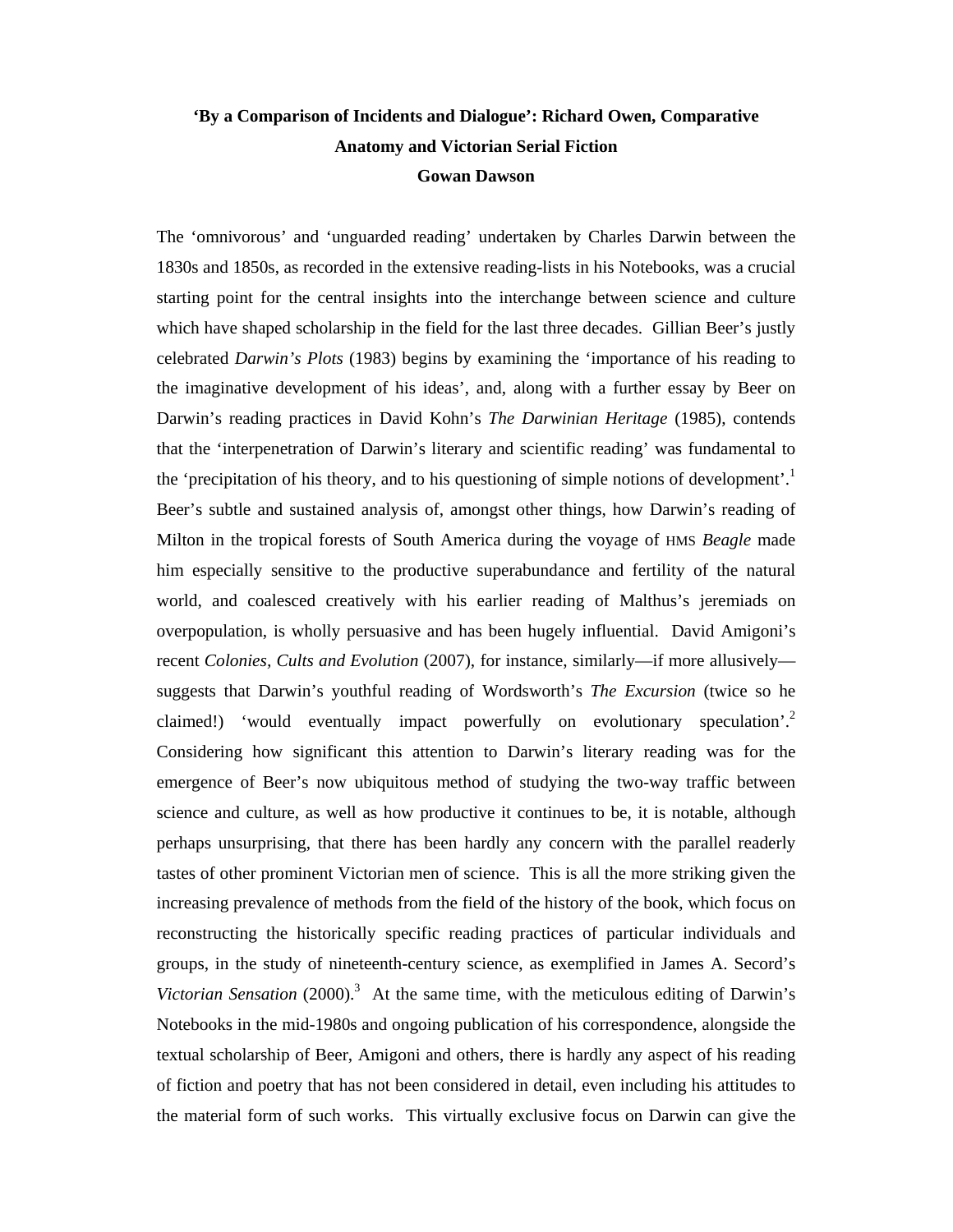impression that the level of his literary reading, and its manifest significance for his scientific thought, is another facet of his status as an exceptional and uniquely brilliant scientific and cultural figurehead.

It requires only a cursory glance over the 'Lives and Letters' of a few nineteenthcentury men of science to recognize that there was nothing anomalous about Darwin's aesthetic predilections (and, of course, I'm not implying that either Beer or Amigoni suggest that there is), but the absence of any detailed or sustained analysis of this broader context of scientists' reading practices in relation to literature can nevertheless imply that Darwin's thought was especially, perhaps uniquely, amenable to the impact of his immersion in fiction and poetry. After all, numerous critical works, in the wake of *Darwin's Plots*, have established a pronounced connection between Darwinian evolutionism and narrative fiction that is informed as much by Darwin's reading of novels as novelists' subsequent reading of his work. In this paper, which draws on work-inprogress from a larger project on functionalist palaeontology in Victorian culture, I want to explore the possibility that the important relation between Darwin's literary reading and the imaginative development of his ideas that was identified so skilfully by Beer was actually no more exceptional than his canonical and widely-shared tastes for Milton, Wordsworth and the latest novels of the day. By examining the extensive but comparatively little-known literary reading of Richard Owen, a prominent opponent of Darwin whom Nicolaas Rupke has recently described as 'Britain's leading biologist of the mid-nineteenth century', with the same kind of detail that has previously been the preserve of studies of Darwin, it will become clear that important aspects of other, and even explicitly non-Darwinian, areas of Victorian science were just as likely to be influenced by their practitioners' enthusiasm for fiction and poetry.<sup>4</sup>

Rather than merely introducing another scientific reader with a marked fondness for literature to set alongside Darwin, or simply replicating the approach taken by Beer in the mid-1980s, my account of Owen's reading is also significantly informed by the greater emphasis placed upon material practices amongst recent historians of science, in which reading, no less than collecting in the field or experimenting in a laboratory, is perceived as a form of physical activity involving tangible objects that takes place in specific times and places, and within the broader context of everyday life.<sup>5</sup> Such a focus on practices rather than disembodied ideas or abstract theorizing has the potential to open up a new

### **Gowan Dawson, 'By a Comparison of Incidents and Dialogue': Richard Owen, Comparative Anatomy and Victorian Serial Fiction**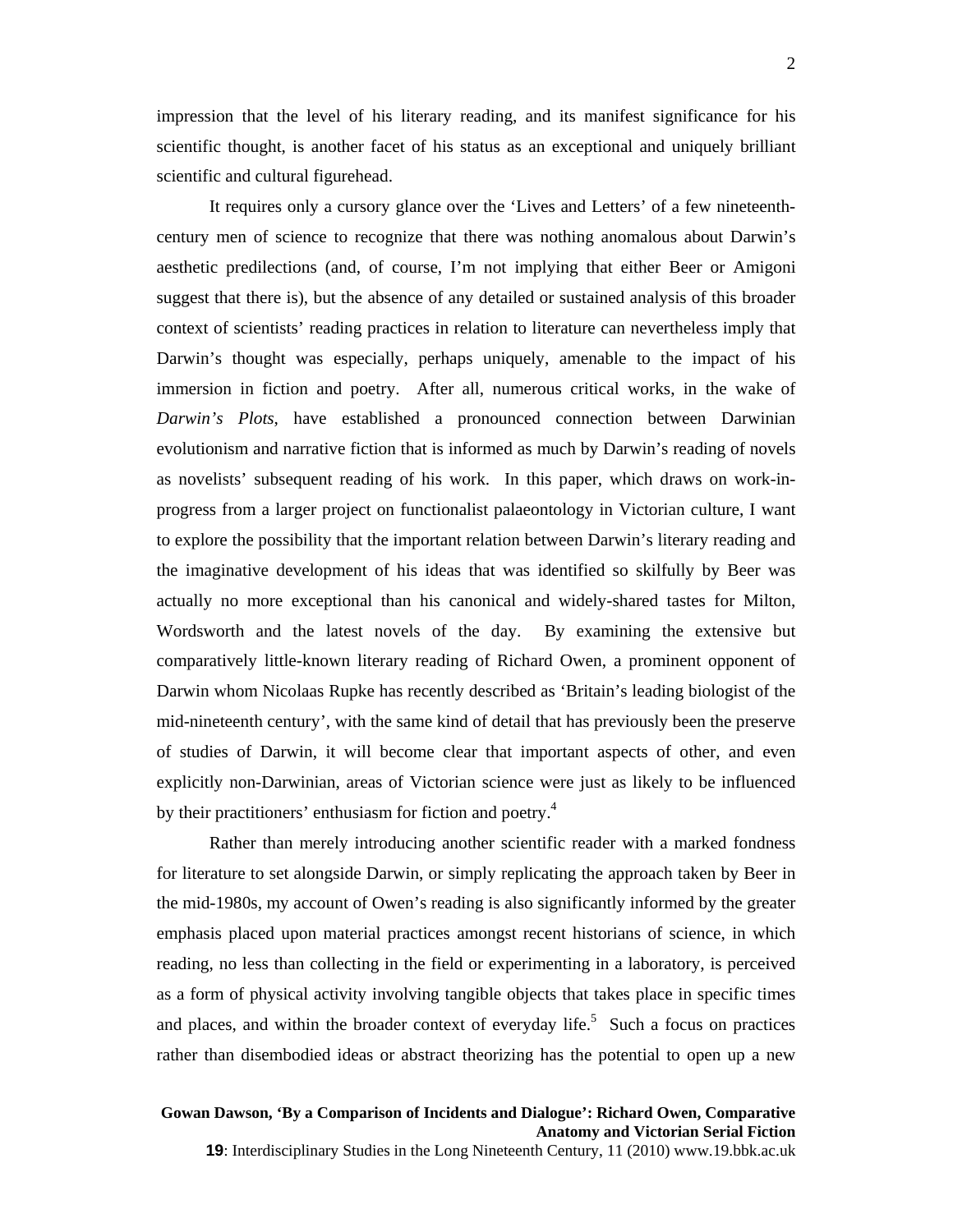range of connections between the literary reading of men of science and their professional activities. Indeed, that Darwin and Owen frequently read the same literary works, and often in the same or similar locations (whether in metropolitan clubs or out in the field), permits direct comparisons of their particular practices of reading, which, intriguingly, suggest that, far from being uniquely amenable to it, Darwin's scientific thought might in fact have been shaped much less by his literary reading than that of contemporaneous naturalists like Owen.

Owen's principal field of expertise was in comparative anatomy, the techniques of which enabled him to identify and reconstruct extinct creatures from fossilized bones and teeth. Most notably, in November 1839 Owen inferred the existence of a hitherto unknown giant prehistoric bird in New Zealand from the evidence of just a small fragment of femur bone, a prediction that was spectacularly confirmed four years later with the arrival of a consignment of bones from which Owen was able to reconstruct the entire skeleton of the wingless Moa, or Dinornis as he named it. Owen accomplished this extraordinary vindication of the power of inductive reasoning through the technique of functional correlation, a method of palaeontological reconstruction in which each element, or part, of an animal is presumed to correspond mutually with all the others, so that a carnivorous tooth must be accompanied by a particular kind of jawbone, and so on, that facilitates the consumption of flesh, and thus any part, even the mere fragment of a bone, necessarily indicates the configuration of the integrated whole. This principle had been developed in the 1810s by the renowned French anatomist Georges Cuvier, but it had become increasingly central to the English tradition of natural theology, and Owen's startling discovery of the Dinornis was welcomed as an indisputable affirmation that only providential design could have produced such a perfectly integrated mechanism. Owen's seemingly miraculous palaeontological feats also became popular and enduring *causes célèbres* in Victorian Britain.

Owen's growing scientific renown ensured that, from the early 1840s, he was feted by royalty and politicians as well as many of the period's leading literary writers. Indeed, unlike the more reclusive Darwin, who in later life claimed to have lost the capacity for aesthetic appreciation, Owen numbered Dickens, Thackeray, George Eliot, Tennyson, Carlyle and R. D. Blackmore amongst his closest friends and acquaintances, and it is clear that he read their works with great enthusiasm and enjoyment. In particular, he was an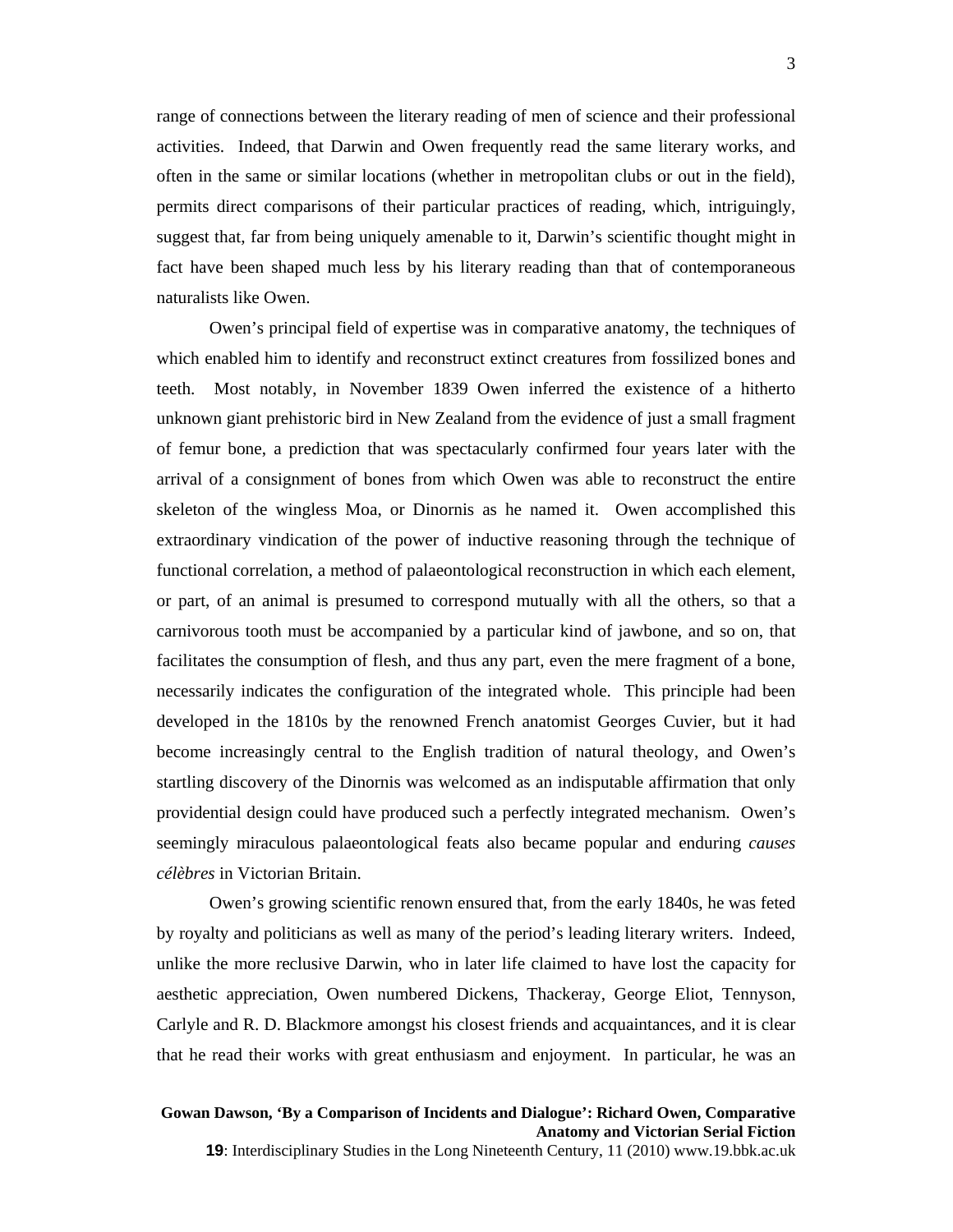especially devoted reader of the nascent format of serialized fiction. Although this was only one of many facets of what the author of an obituary notice for the *Church Quarterly Review* called the 'many-sidedness' of this 'polished gentleman of varied accomplishments', the extent of Owen's passionate enthusiasm for this particular form of literature is nonetheless striking, and the same obituarist went on to observe: 'Mrs Owen kept him well supplied with the novels of the day; and he sat up half the night over ...the serial stories of Dickens'.<sup>6</sup> In addition to furnishing her husband with the latest instalments of current novels, Owen's wife Caroline also recorded his responses to them in her diary, and it is this—as partially reprinted in his grandson's deferential *Life* (1894)—, along with his correspondence, which affords an understanding of Owen's reading of fiction that is considerably more detailed than what can be gleaned from Darwin's Notebooks.<sup>7</sup>

The attachment to serial novels seems to have begun with Dickens's pioneering *The Pickwick Papers*, which, after a slow beginning, had become a publishing phenomenon by the end of 1836, and, from the start, Owen's fictional reading was closely intertwined with his professional scientific activities. He regularly referred to the geologist John Brown, a collector of important Pleistocene fossils, as 'Mr. Pickwick', informing his sister Eliza, in a letter of October 1842, that he was the 'closest approximation to Boz's famed type' and 'like the founder of the Pickwick Club, he solaceth himself with virtuosoizing in antiquities; but, as the immortal Cuvier hath it—"of a higher order" than those which amuse the F. A. S.'s'.<sup>8</sup> As this curious juxtaposition of the distinctive styles of the youthful originator of serialized fiction and the late founder of functionalist palaeontology might suggest, reconstructing Owen's literary reading practices will potentially shed important light on his own researches in comparative anatomy, a connection that Owen would, at times, acknowledge even himself.

 At first sight, it appears that the serialized novels supplied by his wife offered Owen merely an engrossing escape from the pressures and demands of his scientific labours. The regularly published instalments of a novel, as Jennifer Hayward has argued, accorded with the increasing separation of public work and domestic leisure in the midnineteenth century, with the 'ritualization of its consumption ...help[ing] to mark off work time from leisure time'.<sup>9</sup> This certainly seems to be the case in the following entry from Caroline's diary made during the spring of 1844: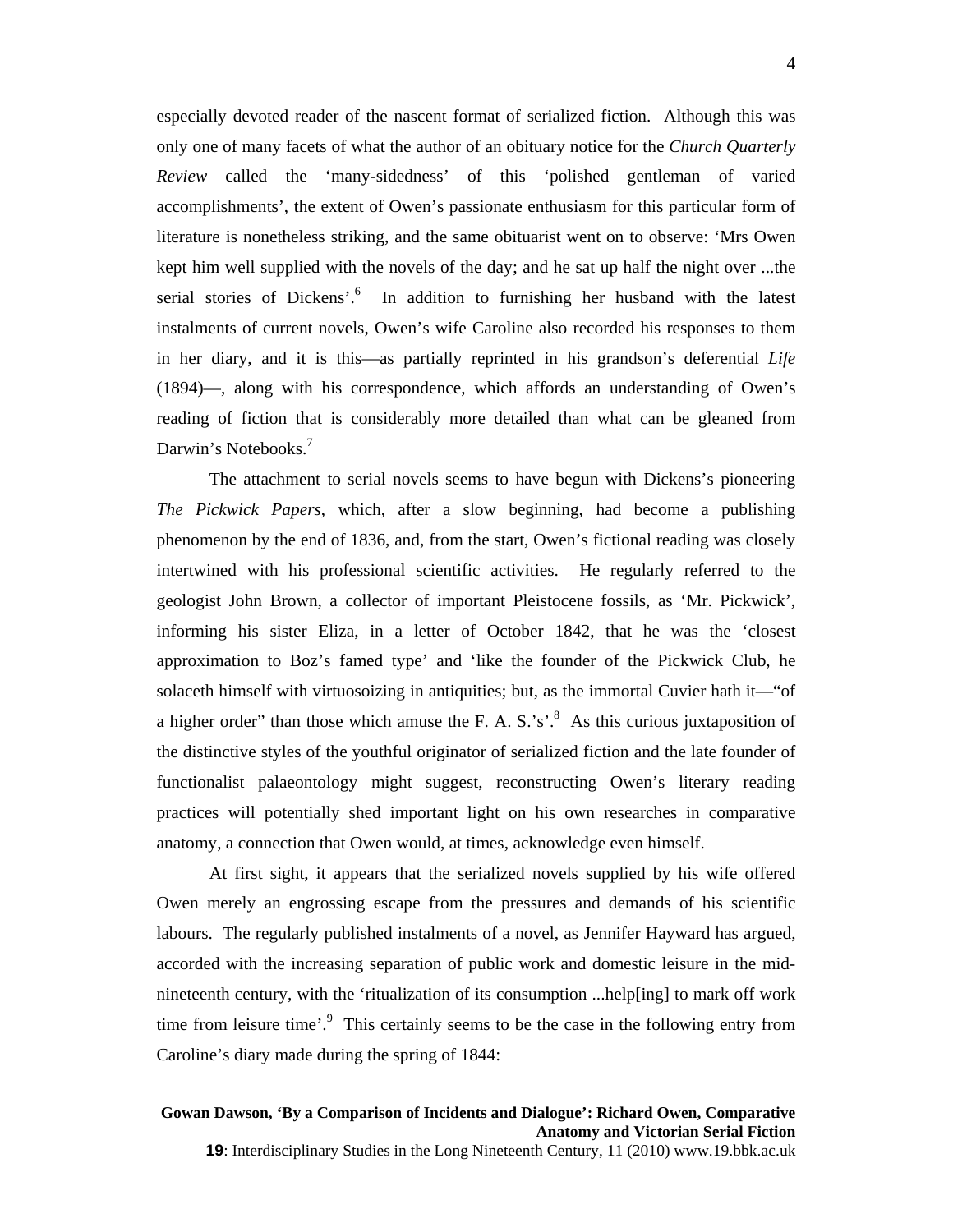May 3.—After a hard day's work, R. deep in 'Martin Chuzzlewit'. My father [i.e. William Clift] came in before going to the Royal Society, and talked to R. without mercy; but R., whose thoughts and attention were so entirely given up to Mrs. Gamp and Jonas, could only answer at random. As soon as my father was gone, we laughed over Mrs. Gamp till bedtime.<sup>10</sup>

Owen's almost total absorption in what appears to be the fifteenth of the novel's nineteen monthly numbers denuded him of the ability to partake in a presumably professional and scientific conversation with his father-in-law and erstwhile mentor. Rather, following an exhausting day amidst the abundance of fossilized remains at the Royal College of Surgeons, the particular instalment of Dickens's sixth serial novel confined Owen, both physically and mentally, to the space of the domestic sphere and the company of his wife, who, it would seem, was able to take precisely the same pleasure as himself in the bathos of the bilious nurse Sairey Gamp's tea making. The rumbustious humour of Gamp's socalled 'scientific treatment' of Mr. Chuffey, in which the elderly clerk is subjected to vigorous shaking that renders him 'rather black in the face', displaced the more sober scientific subject of the secretion of carbon by animals which was to be discussed at that evening's meeting of the Royal Society.<sup>11</sup> As the Owens's living quarters at this time were a cramped apartment in the same building as the Royal College of Surgeons, where Caroline sometimes had to 'keep all the windows open' and prompt her husband to 'smoke cigars all over the house' to counteract the smell of putrid animal cadavers, their mutual enjoyment of the monthly numbers of a novel like *Martin Chuzzlewit* (1843–44) evidently helped mark off the ambivalent space of the home from the constant intrusions, olfactory as much as bureaucratic, of the adjacent College.<sup>12</sup>

 This theme of an absorption in fiction, following the completion of his professional activities, that was so rapt that it kept him aloof from his intellectual peers is also discernible in the entries in Caroline's diary relating to Owen's reading of serialized novels in other environments. On 22 January 1848 she recorded that

after hearing a lecture of Whewell's, he went on to the [Athenaeum] Club, and took up Thackeray's 'Vanity Fair' to read. He became so deeply absorbed ...that he sat on, oblivious of the fact that everyone else had disappeared one by one...Then, having looked at his watch and found it considerably past 2 A.M., he rushed wildly out of the Club, and, like a scientific Cinderella, left his umbrella and great coat behind.<sup>13</sup>

Rather than engaging in any form of conversation or sociability with his exclusively male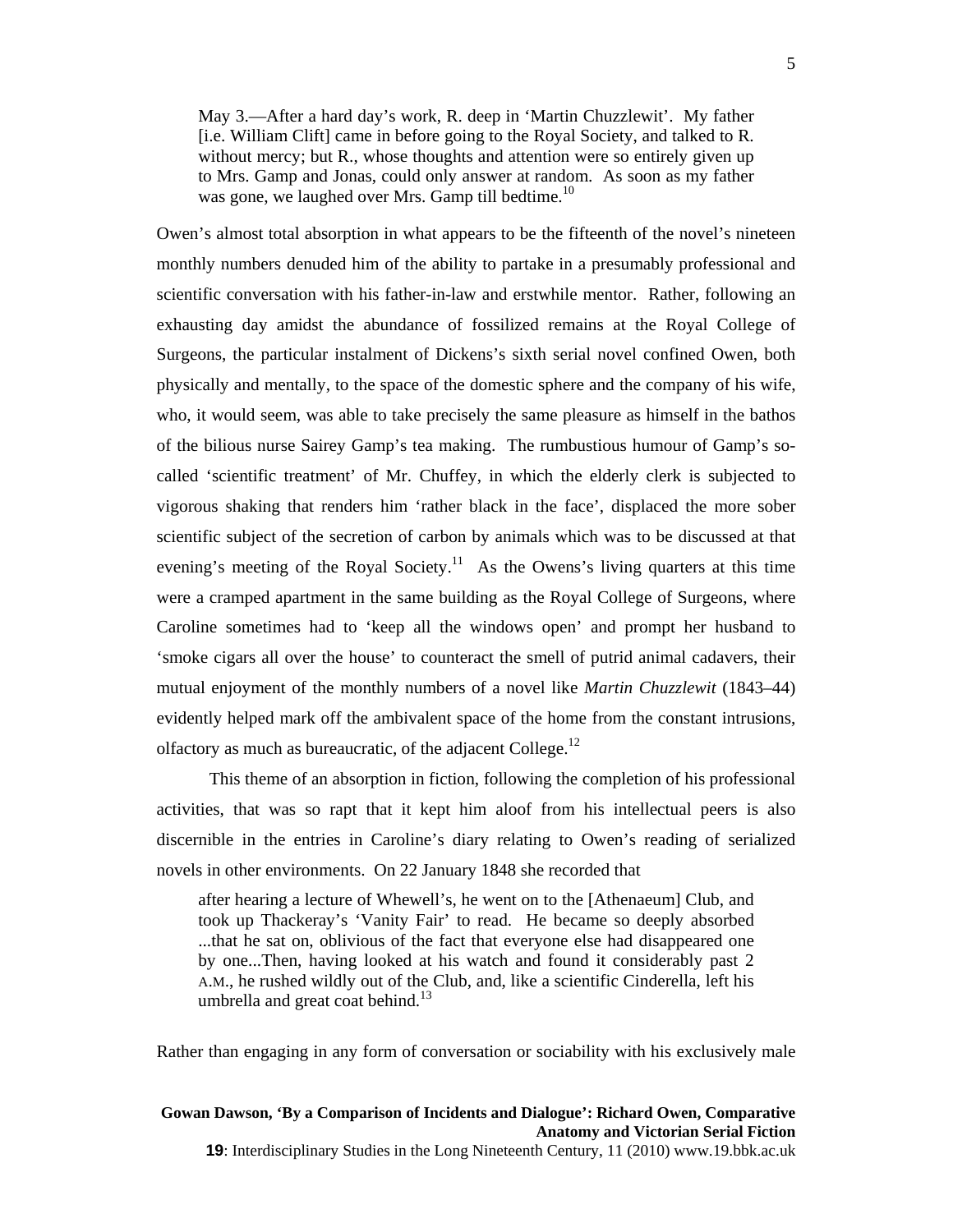6

fellow Club members, or indeed discussing the Friday Evening Discourse on the use of hypothesis in science that William Whewell had just given at Royal Institution, Owen was instead isolated by his immersion in the thirteenth instalment of Thackeray's novel, and finally departed from the Athenaeum in the ambiguously gendered position of a scientific Cinderella.

Almost exactly a decade earlier, the very same location had also played host to another man of science who became equally absorbed, as well as finding a similar respite from onerous scientific concerns, in reading fiction. As Darwin recorded in his M Notebook for 12 August 1838: 'At the Athenæum Club was very much struck with an intense headache <<after a good days work>>...my head got better when reading an article by Boz.— ...and read so intently as to be unconscious of all around'. With a work such as *Sketches by Boz* (1836), Darwin reflected, there is 'no strain on the intellectual powers', thereby permitting a level of rapt concentration that, as had been the case for himself and would be again for Owen ten years later, rendered the reader unconscious of both his surroundings and even the physical ailments brought on by intensive scientific study.<sup>14</sup> It is unlikely, however, that Darwin's decision to take up one of Dickens's early picaresque tales at the gentleman's Club to which he had been elected less than two months earlier constituted merely a casual means of escaping from his exhausting intellectual labours. Rather, it was whilst at the Athenaeum during the summer of 1838 that Darwin adopted a 'new plan' of 'only working about two hours at a spell' recommended by the geologist Charles Lyell, who advised him that 'as your eyes are strong, you can afford to read the light articles and newspaper gossip' and then 'after lying two hours fallow the mind is refreshed'. Reading even the most seemingly undemanding fiction could be an essential element of such a regime for the self-conscious regulation of intellectual energies, and Lyell's caution to Darwin that when at the Athenaeum and 'meeting with clever people, who would often talk to me' he 'used to forget that this ought to count for work ...and that I ought consequently to give up my second "two hours' spell"' might explain why ten years later Owen, another close friend of the geologist, stuck so assiduously to his reading of *Martin Chuzzlewit* and *Vanity Fair* and declined to engage in scientific conversation with either his father-in-law or any of his fellow Club members.<sup>15</sup>

Much of the original audience of *Vanity Fair*, as Richard D. Altick has noted, read the monthly parts of Thackeray's initial foray into serialized fiction alongside those of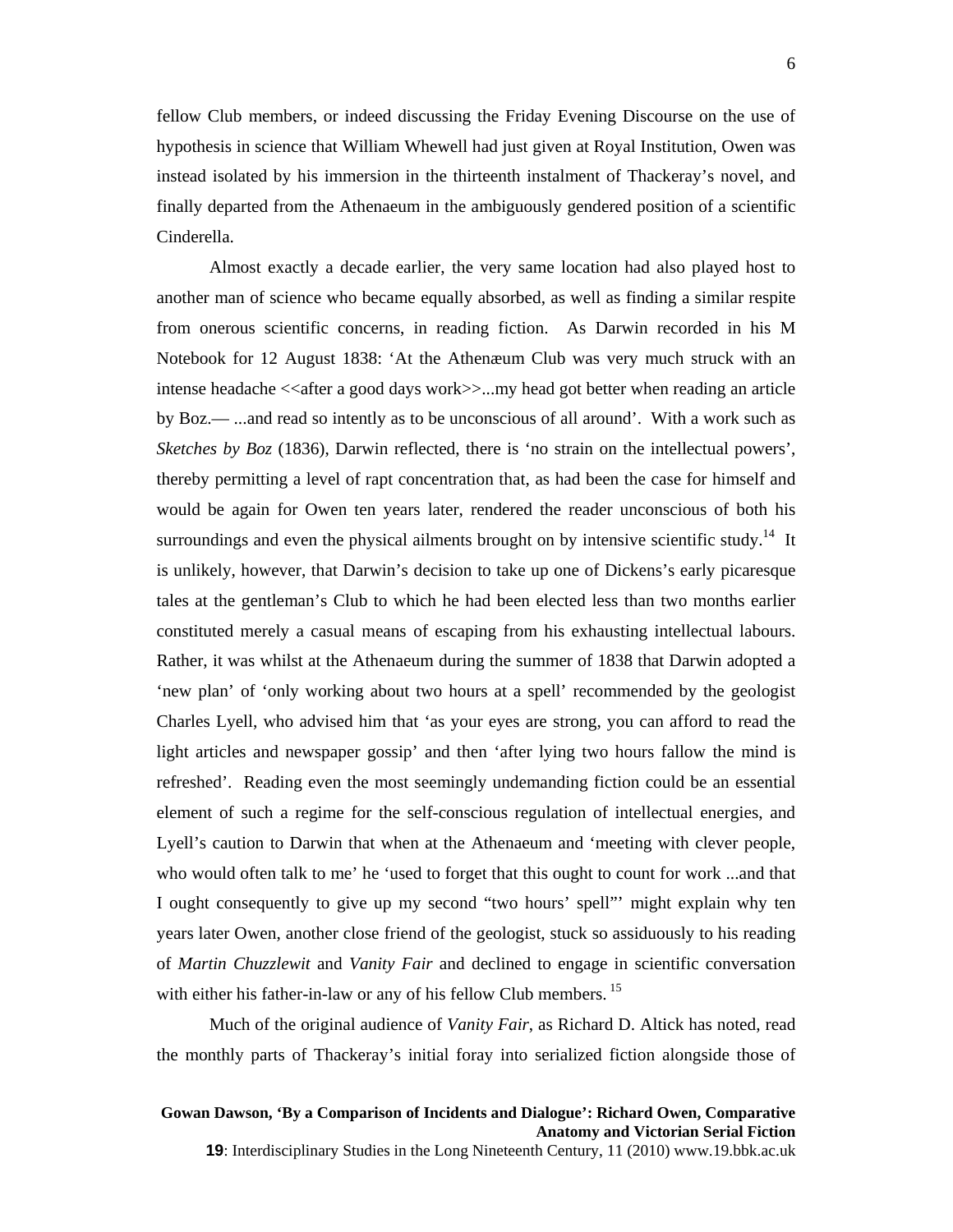Dickens's almost contemporaneous *Dombey and Son*, with their experience of the respective serials shaping their responses to both.<sup>16</sup> In the month following Owen's evening of engrossment at the Athenaeum, Caroline's diary recorded: 'On February 29 [1848] No. 18 of "Dombey" appeared and he "stayed up very late reading it"', and it very much appears that he read the two novels concurrently.<sup>17</sup> By the late 1840s Dickens and Thackeray were established as Owen's favourite serial authors, and their absorbing fictions continued to afford him relaxation and a regulated release from the pressures of his various professional and public commitments.<sup>18</sup> In a letter to his sister Eliza from May 1862, by which time he and Caroline had moved from their malodorous apartment in Lincoln's Inn to a grace-and-favour residence in Richmond Park, Owen recalled how Mayday was 'passed ...pleasantly in my garden ...I was reading [Thackeray's] "Philip", in the last "Cornhill [Magazine]", under my cedar, listening to the trill of the nightingale'.<sup>19</sup> With the exception of the Athenaeum, where he in any case made such a spectacle of himself, the location of Owen's novel reading was resolutely domestic, the interior of his cramped London apartment or the spacious garden of his country home, while its timing was either in the evening or holidays like Mayday, and it provided him with a subject that he could discuss with female family members who might recoil at the more grisly anatomical aspects of his professional activities. Through his reading of novelists like Dickens and Thackeray Owen could discharge his roles as a devoted husband and family man, while, by restricting such fictional reading to evenings or holidays, nevertheless conducting himself as a proper man of science.

Such a predictable binary between a public, masculine world of the scientific and a feminized, domestic realm of the literary, though, is of questionable validity in accounting for Owen's conspicuous predilection for serialized fiction. Indeed, even when reading *The Adventures of Philip* (1861–62) amidst the pastoral tranquillity of his garden he was never far from reminders of his scientific researches, with Thackeray's novel making frequent allusions to both his recent and extremely acrimonious public dispute with Thomas Henry Huxley over the existence of small cerebral distinctions between apes and man, and, more positively, his celebrated elaboration of the structure and habits of the sloth-like Megatherium.<sup>20</sup> As with the Pickwickian fossilist John Brown, Owen also continued to compare his scientific acquaintances with fictional characters, finding an American 'youth in spectacles' who used polygenist arguments to endorse slavery the

### **Gowan Dawson, 'By a Comparison of Incidents and Dialogue': Richard Owen, Comparative Anatomy and Victorian Serial Fiction**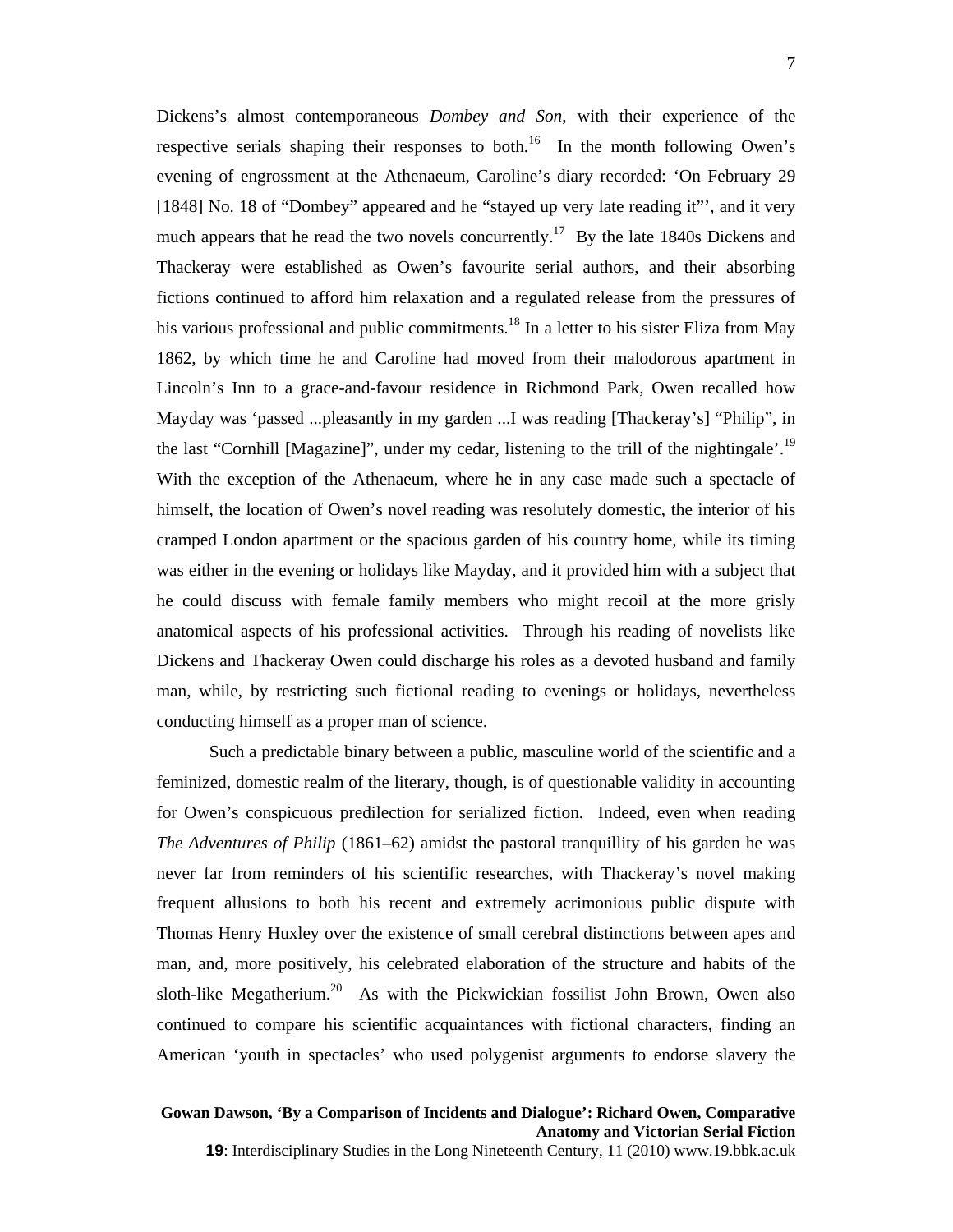very 'model of Dickens's Jefferson Brick'. 21 Reviewers of *Martin Chuzzlewit*, in whose sixth number the Yankee journalist was first introduced, had already begun to warn that serialized novels, consumed regularly over an extended period of time, might actually distort their readers' perception of reality. Each 'new number of Dickens', the *North British Review* advised, is not a mere healthy recreation like ...a game of backgammon. It throws us into a state of unreal excitement, a trance, or dream ...But now our dreams are mingled with our daily business'.<sup>22</sup> Owen was partial to a 'hit of backgammon' when 'tired of my work', as he put it in a letter to a Richmond neighbour, but reviewers suggested that his much greater fondness for serialized fiction would not afford the same respite from his professional labours and, alarmingly, might instead become inextricably confused with them. $^{23}$ 

It therefore becomes problematic to separate Owen's marked enthusiasm for this particular format of fiction from the activities which he undertook during his long working hours at the Royal College of Surgeons, and maybe even from the kind of cognitive processes that he employed there. In the still innovative practice of 'reading one instalment, then pausing in that story', as Linda Hughes and Michael Lund have suggested, 'the Victorian audience turned to their own world with much the same set of critical faculties they had used to understand the literature'.<sup>24</sup> Whereas the earlier tradition of sentimental fiction had conceived of the novel as offering a training of the sympathies through the exercise of imagination, for Victorian psychologists such as Herbert Spencer and Alexander Bain who were concerned with the cognitive processes involved in reading fiction, the distinctive forms of interrupted reading necessitated by lengthy, digressive serial novels like those of Dickens or Thackeray were no less potentially valuable, affording readers the liberty to reflect expansively on, for instance, a narrative's ethical bearing on their own conduct.<sup>25</sup> The same practices of reading could also encourage reflection on the relations between fiction and other aspects of readers' personal and professional lives, and rather than merely immuring him in a domestic realm of literary leisure, Owen's own experience of reading novels like *Martin Chuzzlewit* or *The Adventures of Philip* as part of a discontinuous but repeated pattern extending over a period of almost two years might have exercised a lasting influence on crucial aspects of his scientific thought.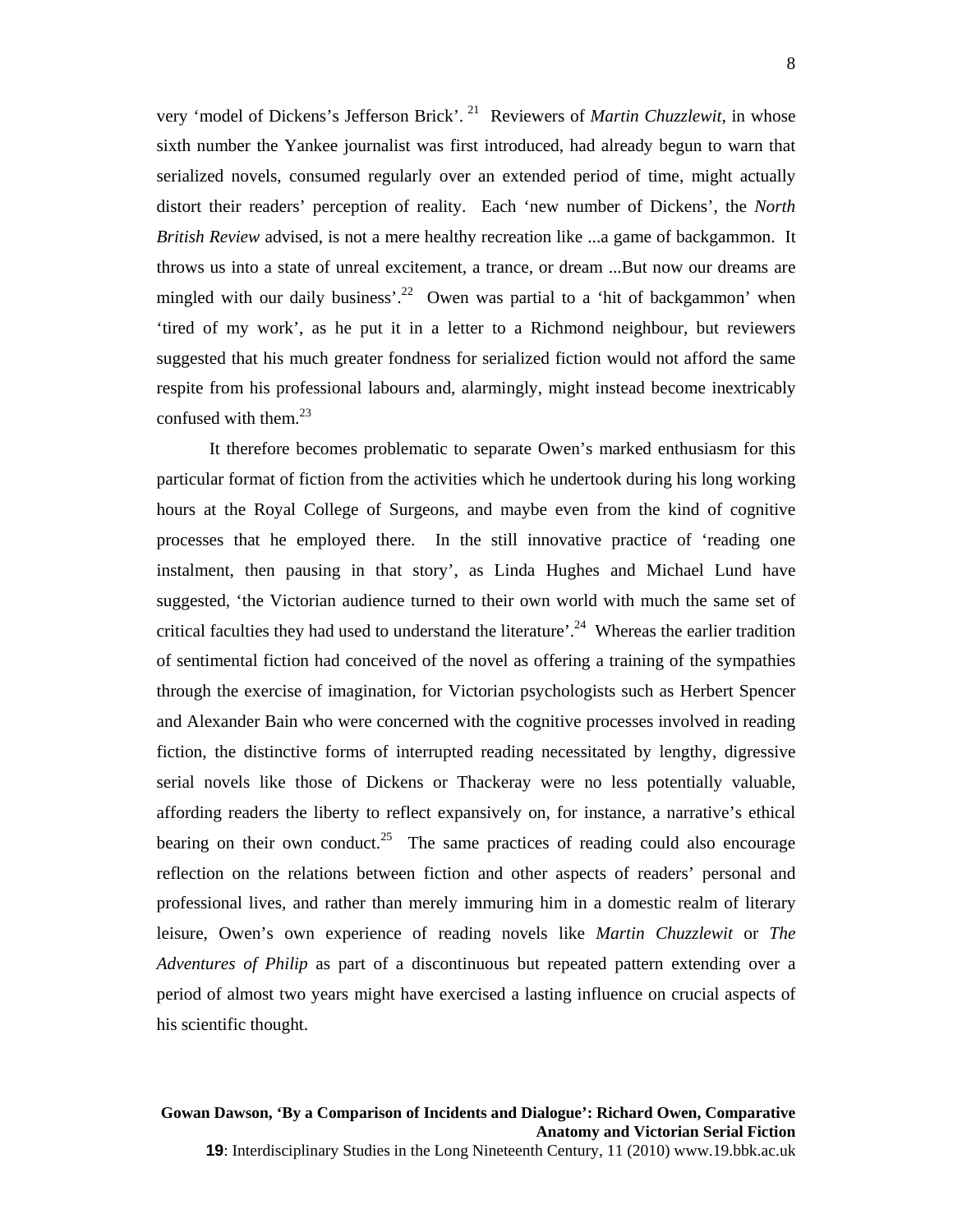There were particularly striking connections between his reading of such serialized fiction and his practices as a comparative anatomist. In the fifteenth number of *Nicholas Nickleby* (1838–39) the eponymous hero expressed Dickens's indignation with the piratical adaptations of his serial novels that appeared on the London stage before they were even completed by remonstrating with a 'literary gentleman ...who had dramatised in his time two hundred and forty-seven novels as fast as they had come out—some of them faster than they had come out'. He and other similarly prolific dramatists, Nicholas heatedly insists, 'take the uncompleted books of living authors', 'finish unfinished works' and 'vamp up ideas not yet worked out by their original projector'. It is 'by a *comparison* of incidents and dialogue, down to the very last word he may have written a fortnight before', Nicholas goes on, that you 'do your utmost to *anticipate* his plot' [italics mine].<sup>26</sup> The method of such nefarious dramatists was not actually that different from the typical practices of less calculating readers of serial fiction, who, as Wolfgang Iser and Hayward have both noted, 'try to imagine how a story will unfold' and take 'active pleasure in guessing the outcome' (although many readers would clearly have taken umbrage at the suggestion that they were merely guessing). $27$ 

What is still more remarkable is that exactly the same terms in which Nicholas portrays the disreputable methods of this piratical literary gentleman, and by implication the less culpable practices of many other readers of serial novels, were used by Owen to describe his own Cuvierian palaeontological practices, in which the 'interpretation of ...fossil remains requires a *comparison* of them with the corresponding parts of animals now living, or of previously determined extinct species<sup>'.28</sup> In Cuvier's analysis of extinct elephants, Owen proposed, these comparative procedures had meant that a 'rapid glance ...over other fossil bones, made him *anticipate* all that he afterwards proved' [italics mine].<sup>29</sup> Serialization presented readers with small, disconnected parts from which they had to make inferences about the nature of a work that would often not be completed for several months or even years to come, and it was on the basis of these projections, which assumed an unerring relation between part and whole, that they made commercially crucial decisions whether to continue purchasing a particular serial. The audience for serial fiction also made careful comparisons between the available parts of a novel—as well as with a broader taxonomic repertoire of plots and characters drawn from their reading of other novels—in order to anticipate the resolution of its plot in a way that

### **Gowan Dawson, 'By a Comparison of Incidents and Dialogue': Richard Owen, Comparative Anatomy and Victorian Serial Fiction**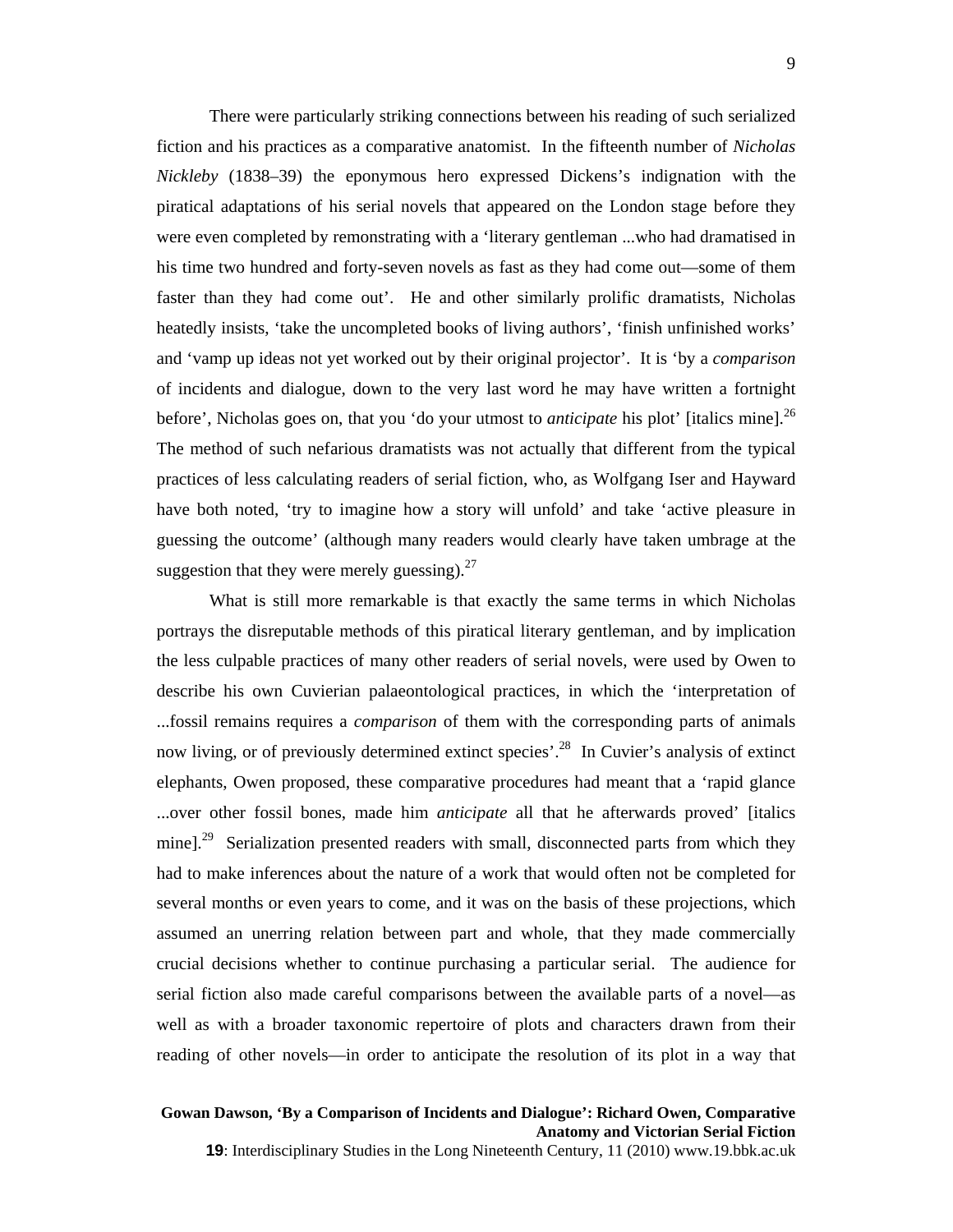closely resembled the methods and language used by comparative anatomists. In fact, the above passage from *Nicholas Nickleby*, first published in the fifteenth number in May 1839, offers a striking parallel with what Owen would do only five months later when anticipating the structure of an unknown flightless bird from New Zealand by what he termed an 'exhaustive comparison' of its femur with 'similar-sized portions of the skeletons of ...various quadrupeds' in the Royal College of Surgeons.<sup>30</sup>

Even more strikingly, it is clear that Owen was actually reading the monthly instalments of *Nicholas Nickleby* in the period immediately prior to his receiving this enigmatic bone. On 8 September 1839 he told his mother-in-law 'I read the last number of "Nicholas Nickleby" in bed the other night', and, having stayed up late to finish the penultimate part of Dickens's novel, it is likely that its concluding double number, which was published three weeks later at the start of October, would have occasioned no less excitement and been read with a similar alacrity.<sup>31</sup> Dickens's usual practice was for the initial parts of his next novel to appear simultaneously with the final instalments of the previous one (as had happened with *Oliver Twist* and *Nicholas Nickleby*), but the as yet untitled 'NEW WORK BY "BOZ"' advertised in the wrappers of the last number of *Nicholas Nickleby* was not due to commence until the following March. The 'Author of these pages', as Dickens noted archly in the Preface appended to the novel's final part, acknowledged of its readers 'that on the first of next month they may miss his company at the accustomed time as something which used to be expected with pleasure'.<sup>32</sup> By the middle of October, Owen, for the first time since his enthusiastic response to *The Pickwick Papers* in the winter of 1836, was deprived of his regular fix of serialized fiction and its attendant readerly activities of comparison and anticipation. Only days later, on 18 October, he was sent a letter 'offer[ing] for sale a portion or fragment of a bone' recovered from the 'mud of a river that disembogues into one of the bays in New Zealand', and the mysterious 'part of the femor [sic]' which he received soon after might therefore have afforded a timely surrogate with which he could engage in similar procedures.<sup>33</sup>

 That Owen's own reading of serialized fiction involved precisely such anticipations based on comparisons of the evidence gleaned from earlier instalments is made clear by his sense of grievance that his apparently rational predictions about the fate of Mr Carker when reading the serial parts of *Dombey and Son* were stymied by his abrupt and sensationalist death beneath a train in the eighteenth number. The 'character of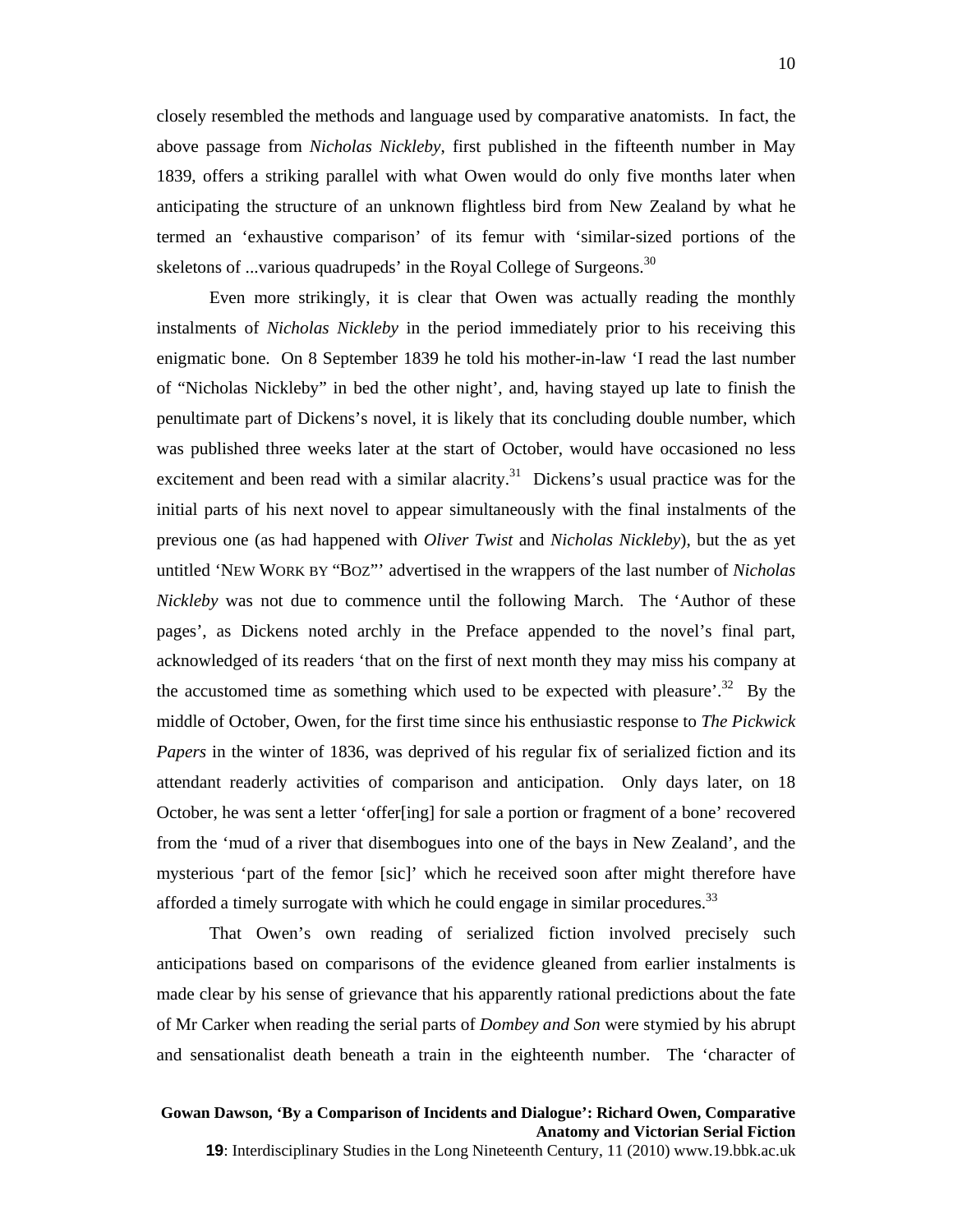Carker as drawn throughout the book', Owen observed disgruntledly, 'makes it evident to me that he was not the man either to act or to be acted upon in such a way'.<sup>34</sup> Nor was Owen alone in such a view, with the *English Review* also complaining of the 'exaggerated ...portraiture' of *Dombey and Son*, contrasting it with Thackeray's 'thoroughly selfconsistent "Vanity Fair", in which 'nothing is forced, nothing artificial'.<sup>35</sup> Owen's own strictures regarding the inconsistent characterisation of Carker may also, as Altick suggested was the case with other readers of the novel, have been conditioned by his simultaneous reading of the parts of *Vanity Fair*. In fact, during the spring of 1848 he seems to have spent his evenings comparing the individual parts of the two novels, in their respective green and yellow wrappers, before predicting the likely fates that awaited characters such as Carker, while, during the day, he was employing analogous comparative procedures to arrange a miscellaneous collection of Dinornis bones recently arrived from New Zealand. His earlier engrossment in the parts of *Martin Chuzzlewit* similarly coincided with his being painted by Henry Pickersgill 'in the act of lecturing, holding the dinornis bone', and Owen's reading of serialized novels consistently overlapped with his professional activities as a comparative anatomist and, in light of all the conceptual and material parallels examined throughout this paper, it seems highly implausible that the two were not in some way connected.<sup>36</sup>

The connection is made even clearer by Owen's account of the sequential temporality of palaeontological study and how in waiting for new fossil remains that might confirm initial predictions about the structure of prehistoric creatures 'one's interest is revived and roused year by year as bit by bit of the petrified portions of the skeleton come to hand'.37 Indeed, few things, as Owen noted in the *Philosophical Transactions of the Royal Society*, could 'equal the excitement of that in which, bit by bit, and year after year, one captures the elements for reconstructing the entire creature of which a single tooth or fragment of bone may have initiated the quest'.<sup>38</sup> Despite their publication in prestigious scientific journals, these emotive descriptions, with their emphasis on eager expectancy and the periodic revival of interest in a quest narrative that began with merely a single component and would eventually result in recreating an inhabitant of a vanished world, closely resembled Owen's grandson's portrayal of his own attitude towards serialized novels: 'He watched for the monthly numbers of Dickens's works with great eagerness, and read them with much enjoyment as they came out<sup> $39$ </sup>. And even if, as was

### **Gowan Dawson, 'By a Comparison of Incidents and Dialogue': Richard Owen, Comparative Anatomy and Victorian Serial Fiction**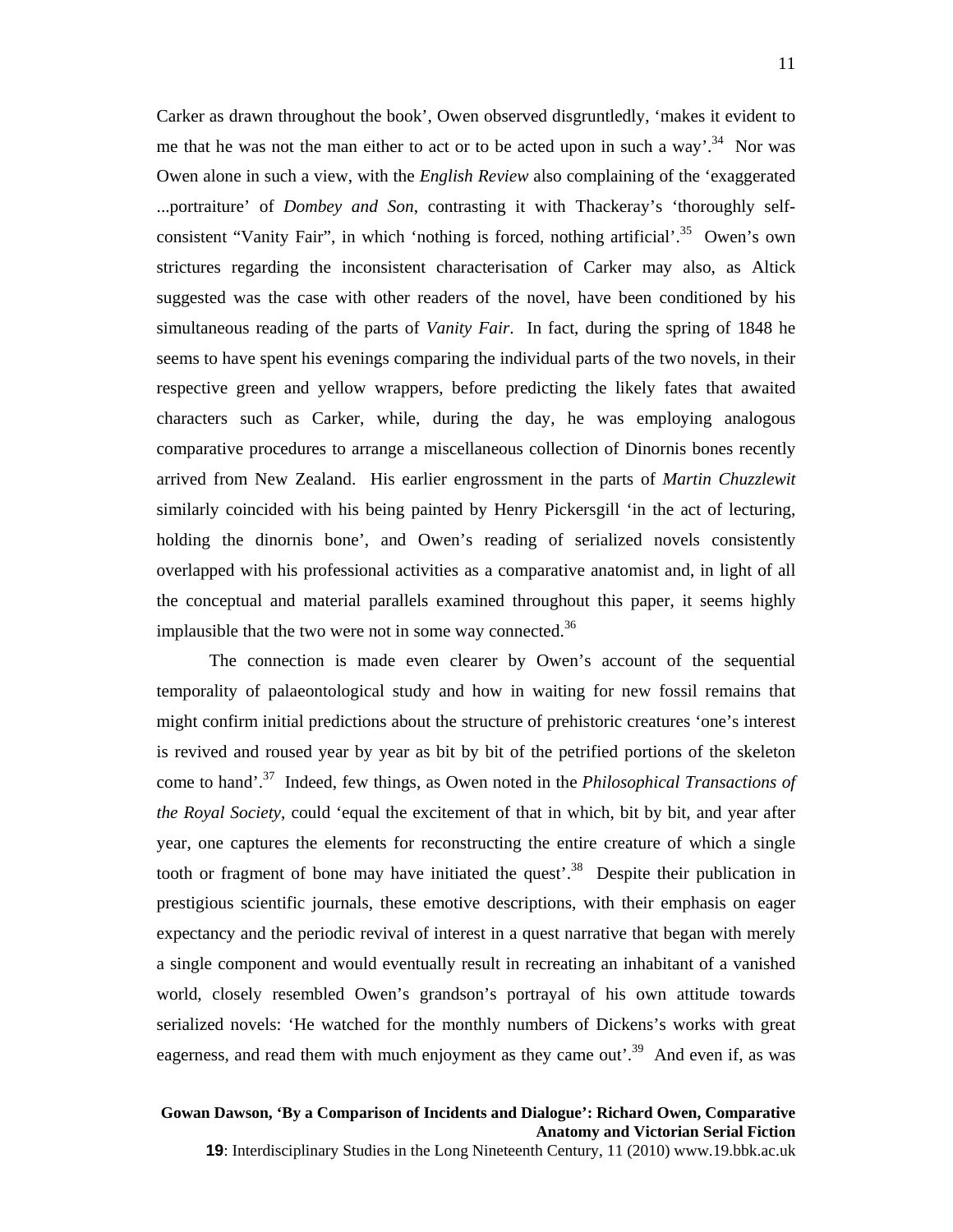evidently the case with the eighteenth number of *Dombey and Son*, this eagerness soon gave way to disappointment, this was, again, not so very different from Owen's experience of palaeontological frustrations such as a long-awaited 'moa's head (so called)' that, as his wife recorded on 29 July 1844, had 'just arrived' at the Royal College of Surgeons. After 'so much excitement', Caroline observed, 'it was perhaps a little trying to find that this enormous head proved to be nothing more than the skull of a seal. A bit of dinornis skull was thrown in'.<sup>40</sup> From the mid-1830s until at least the early 1860s, then, Owen was perpetually waiting, with apparently equal anticipation and excitement, for fossilized remains coming bit by bit and novels arriving part by part, in the expectation, albeit tempered by occasional disappointment, that both would verify earlier predictions made largely on the basis of comparison.

The ostensible relation between his anatomical procedures and his practices as a reader of serial fiction was even recognized, at least to some extent, by Owen himself. In a speech given at the anniversary dinner of the Royal Literary Fund in May 1844 he professed to the audience of novelists and poets 'that whatever faculty he might possess of describing the structure or properties of a recent or fossil animal had been in a great measure gained by a study of some of the immortal examples of English literature'. He then went on, in the same postprandial tone, to express

his gratitude for a more immediate and personal boon, which he had experienced — no doubt in common with other labourers in the field of science — from works which characterise and adorn the present period of literature. Often after the labours of the day, the nervous system, oppressed by the atmosphere of a dissecting room, and the eye wearied by poring through the microscope, he had rejoined the family circle, too exhausted, perhaps, for the enjoyment of social conversation. And where had he found the best restorative? Sometimes in listening to the genial humour and touches of exquisite pathos which are yielded by the pages of a DICKENS.<sup>41</sup>

While these comments seem once more to instantiate a gap between the public and the private, the scientific and the literary, as well as recalling Darwin's notebook entry on how reading *Sketches by Boz* cured him of a headache, Owen had probably intended the encomium to be spoken in Dickens's presence — although the much coveted novelist absented himself with a 'most intolerable cold' — and his accompanying remarks that 'so much were the power and influence of the writer on science increased by the cultivation of literature' and 'literature has lent indispensible aid, has adorned and made fruitful the

# **Gowan Dawson, 'By a Comparison of Incidents and Dialogue': Richard Owen, Comparative Anatomy and Victorian Serial Fiction**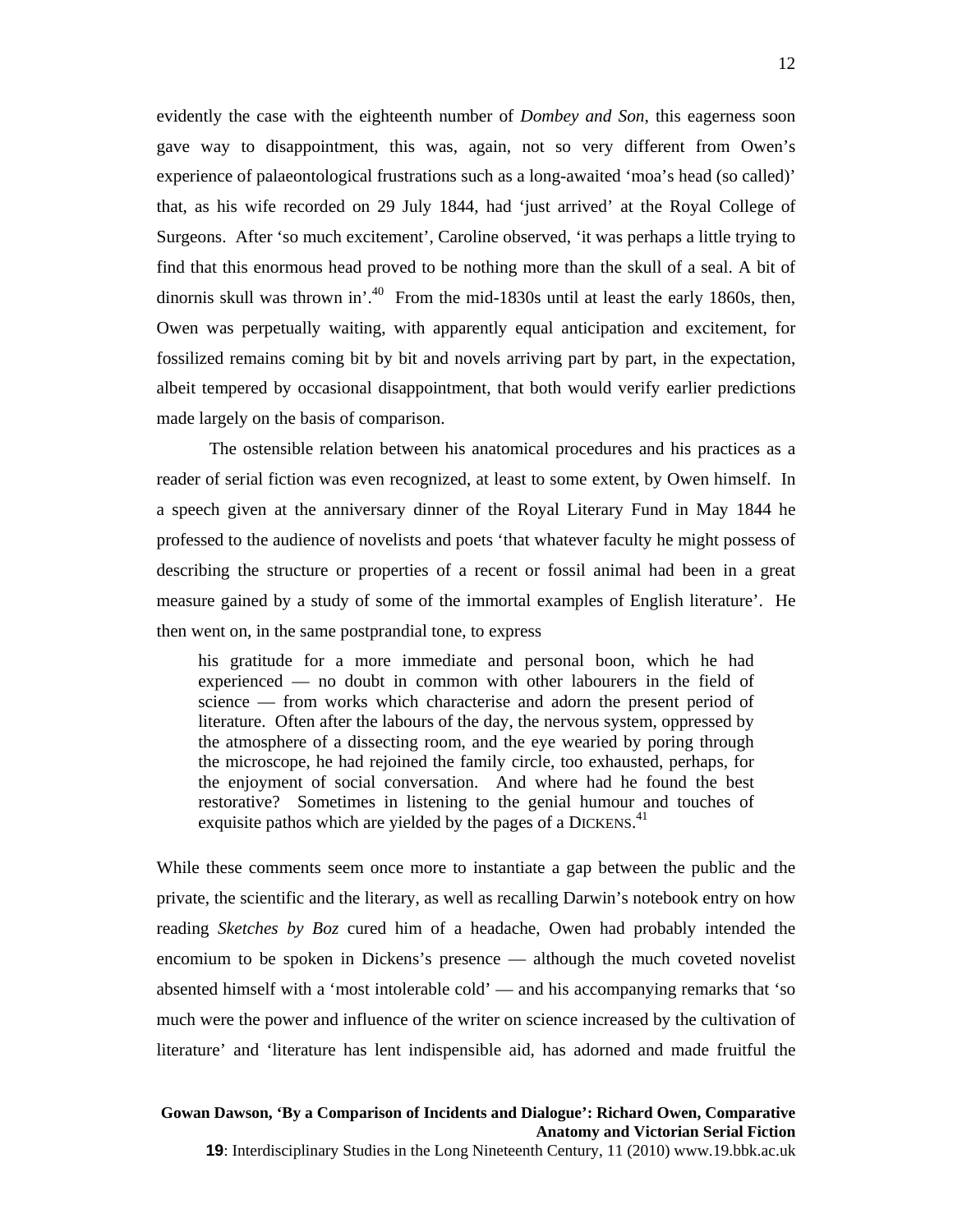labours of science' suggest an awareness that his immersion in contemporary fiction provided something more than merely a recuperative antidote to the dissecting room and the microscope. $42$ 

At another Royal Literary Fund anniversary dinner, in June 1859, Owen similarly reflected on his reading of poetry, which, he acknowledged, had at times actively assisted him in formulating scientific ideas:

More than once it has happened that ideas vaguely suggested by profound views into nature, the result of accumulated experience and observation, have found their truest and tersest expressions in immortal verse:—that the Naturalist's glimpse of 'the law within the law' has been made clear vision through the deeper insight of the Poet. $43$ 

Poetry, according to Owen, enabled the man of science clearly to express, and thus actually to perceive, what had hitherto been only partially and fleetingly glimpsed. Owen's reading practices in relation to verse certainly suggest that scientific considerations were never far from his mind, and his great grandson recalled that, in later life, he annotated a 'little leather-bound Keats' with 'marginal notes in a quivering hand ...Where Hyperion is chasing a golden butterfly through the happy vales there stands ...a long list of generic and specific names—the butterflies which science thought perhaps Hyperion was chasing!<sup>44</sup> In earlier decades he had shown a more sensitive—although seemingly no less scientific—appreciation of such Romantic poetry, validating Cuvierian palaeontological method on the distinctly Keatsian grounds that the 'laws of correlation rightly discerned ...are ...as beautiful as they are true'.<sup>45</sup> The undeviating perfections and exquisite harmonies of functional correlation, which reveal the flawlessly integrated design of organic structures, transform the mere empirical accuracy of a palaeontological technique into a higher form of sanctified truth. It was nevertheless not Keats whom Owen chose to invoke during his observations on the crucial significance of poetry for science at the Royal Literary Fund anniversary dinner in 1859, and instead he remarked: 'I have sometimes found in a song of Tennyson the most fitting garment of a thought engendered by a generalization in Science'.<sup>46</sup> In illustration of this, Owen's reference to the 'Naturalist's glimpse of "the law within the law"' in the preceding sentence drew upon a passage in Tennyson's early meditation on scepticism and suicide 'The Two Voices'. Contemporary verse like that of Tennyson, as Owen seemed to acknowledge, actively assisted his scientific thought in a way that his reading of serialized novels never could.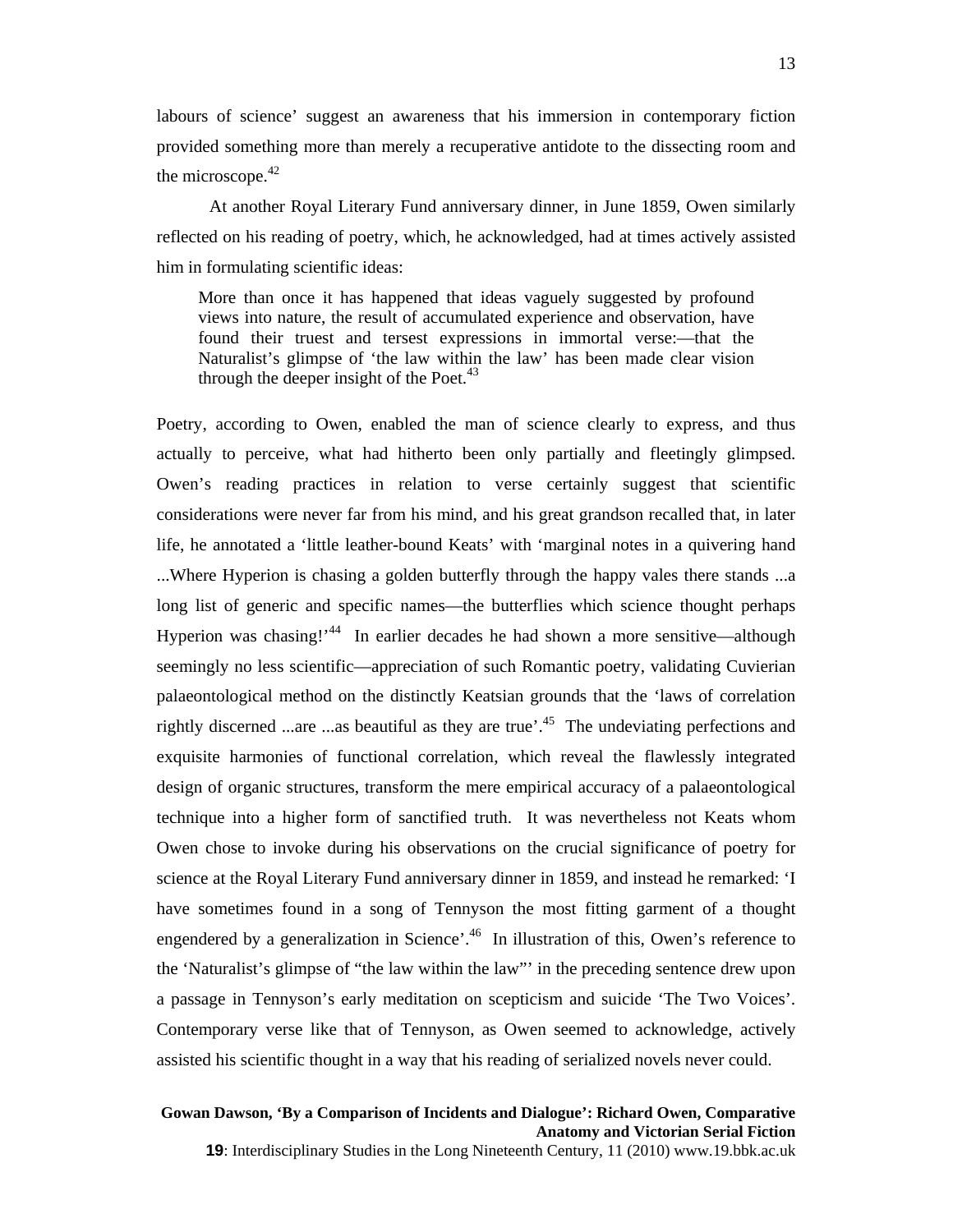Owen was perhaps more willing to acknowledge the significance of poetry for his scientific thinking because, unlike novels, it had long-established (and, for the man of science, highly desirable) associations with ideal beauty, universal truths and underlying law. Yet much nineteenth-century poetry, no less than works of fiction, was first published in serial parts, either on a periodic basis like Browning's *The Ring and the Book* or issued a volume at a time at irregular intervals such as Tennyson's *Idylls of the Kings*, and, just as with the novels of Dickens and Thackeray, these 'Victorian serial poems', as Hughes and Lund have argued, 'exhibited a continuing story over extended time with enforced interruptions, and they were read by an audience attuned to a vast production of serial literature'.<sup>47</sup> This habituated audience included Owen, who in April 1862, as his wife's diary documents, 'read part of one of the "Idylls"', presumably the instalment of Tennyson's protracted epic that had come out in 1859 and was generally viewed as a continuation of 'Morte d'Arthur' and 'The Epic' from 1842.<sup>48</sup> *Idylls of the King* was, according to Kathleen Tillotson, 'Tennyson's serial poem', and for its readers the 'parts ...would be seen gradually cohering into a whole<sup> $19$ </sup>. The spring of 1862 when Caroline noted Owen's own reading of *Idylls* was precisely the same time that he was also immersed in the monthly parts of *The Adventures of Philip* in the *Cornhill Magazine*, and the alternation of his rapt absorption in the latest serial by Thackeray with his no less engaged reading of one by Tennyson, whose importance to his scientific thought he had acknowledged explicitly to the Royal Literary Fund three years earlier, suggests strongly that the conceptual habits Owen developed whilst reading serialized fiction and verse had a tangible impact on his exactly contemporaneous deployment of analogous Cuvierian palaeontological techniques to reconstruct prehistoric creatures, as well as vice versa.

There is one further aspect of Owen's literary reading that again demonstrates its significant impact on his scientific activities, and which, interestingly, contrasts markedly with the material practices in relation to literature adopted by Darwin. Reciting passages of poetry had long been a feature of Owen's palaeontological fieldwork, and in April 1855 he recalled how 'my dear friend Fred. Dixon used to summon me to the exposed beds of Bracklesham, and we rambled in the pure bracing breeze, pitting against each other our stores of remembered lines from Milton & other choice spirits, revelling over our acquisitions' of fossils.50 As with Darwin's reading of *Paradise Lost* in the tropical forests of South America during the voyage of HMS *Beagle*, poetry such as that of Milton

# **Gowan Dawson, 'By a Comparison of Incidents and Dialogue': Richard Owen, Comparative Anatomy and Victorian Serial Fiction**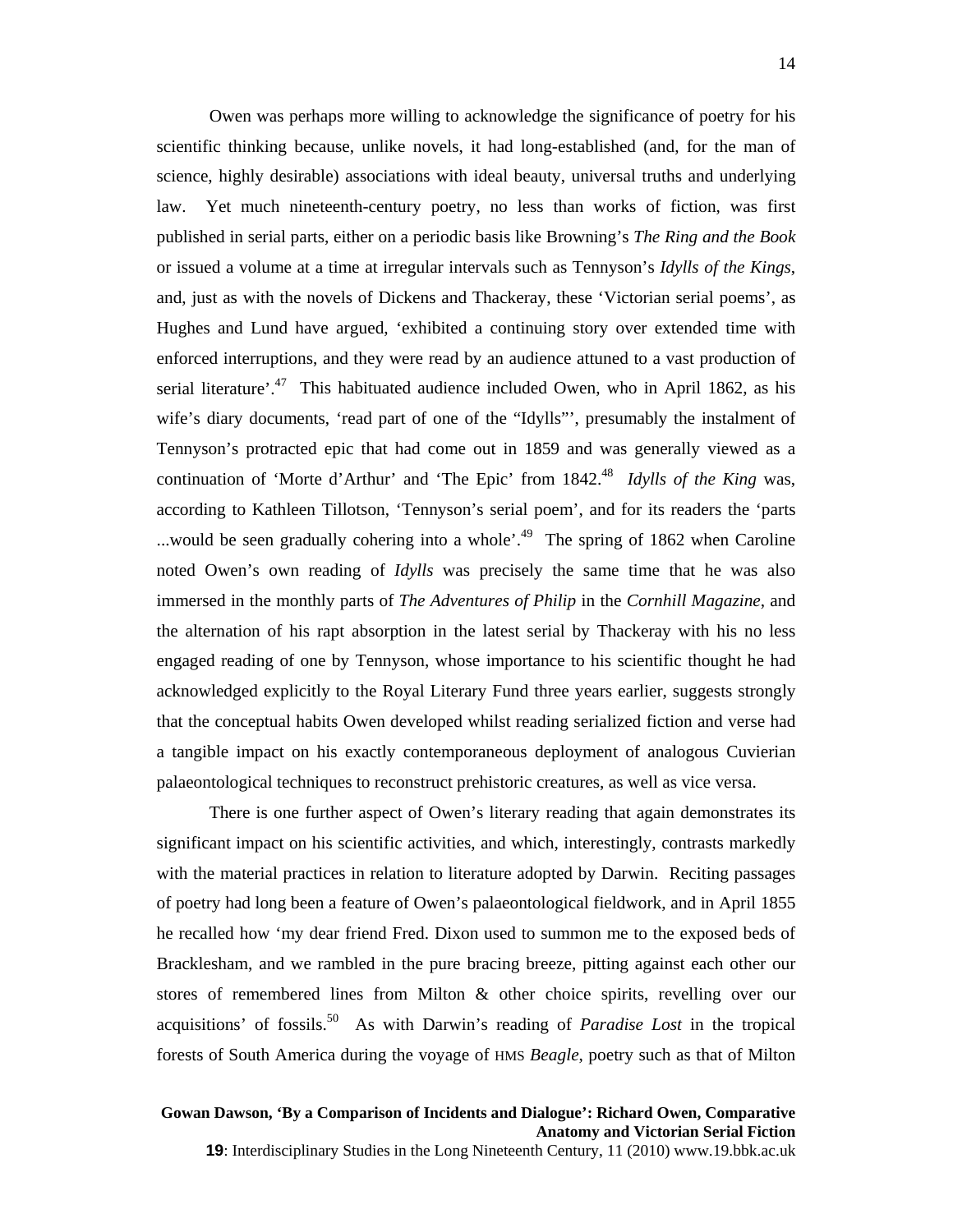helped Owen to conceptualise the pre-Adamite world as he and Dixon traversed the fossiliferous rocks of West Sussex. 'A MILTON ...heightens whatever in ...nature is lovely and brilliant', as he told the same Royal Literary Fund anniversary dinner at which he had lauded the recuperative effects of Dickens.<sup>51</sup> However, whereas Darwin conceded that 'I have never been able to remember for more than a few days a single date or line of poetry' and had always had to carry his volume of Milton with him on inland expeditions from the *Beagle* even when this meant he could take no other books, Owen clearly retained 'stores of remembered lines from Milton', and the suffusion of his mind with memorized passages from *Paradise Lost* contributed to his thinking on methodological aspects of the reconstruction of prehistoric fauna.<sup>52</sup> Without the 'guide-post of Palæontology', as Owen reflected, 'we find ourselves in a wilderness of conjecture, where to try to advance is to find ourselves "in wandering mazes lost"', implying that those who refused the clear light of Cuvierian correlation were in the same position as the philosophical devils of Milton's epic who, having rejected God, become entrapped in abstruse metaphysical considerations, although he also recognized that details of such necessary palaeontological techniques were generally 'addressed to readers "fit but few", in ...out-of-the-way scientific quartos'.<sup>53</sup>

Poetry, as Owen told the Royal Literary Fund, enabled men of science fully to articulate, and therefore for the first time truly see, what previously had been grasped only incompletely, and, significantly, it was Owen rather than the avowedly more forgetful Darwin whose consciousness was most conspicuously affected by his reading of verse. Shifting the focus from Darwin and emphasizing the material practices involved in literary reading, while at the same time retaining the detailed examination of how the reading of fiction and poetry might shape the imaginative development of scientific ideas and practices pioneered by Beer, suggests the possibility of a much broader and diverse range of examples of this paradigmatic instance of the creative interpenetration of science and culture. In fact, in comparison with other examples such as Owen, Darwin, notwithstanding the hitherto almost exclusive focus on him, might actually present only a limited instance of this particular mode of interchange.

 $\overline{a}$ 

<sup>&</sup>lt;sup>1</sup> Gillian Beer, *Darwin's Plots: Evolutionary Narrative in Darwin, George Eliot and Nineteenth-Century Fiction* 3<sup>rd</sup> edn. (Cambridge: Cambridge University Press, [1983] 2009), p. 27. See also Gillian Beer,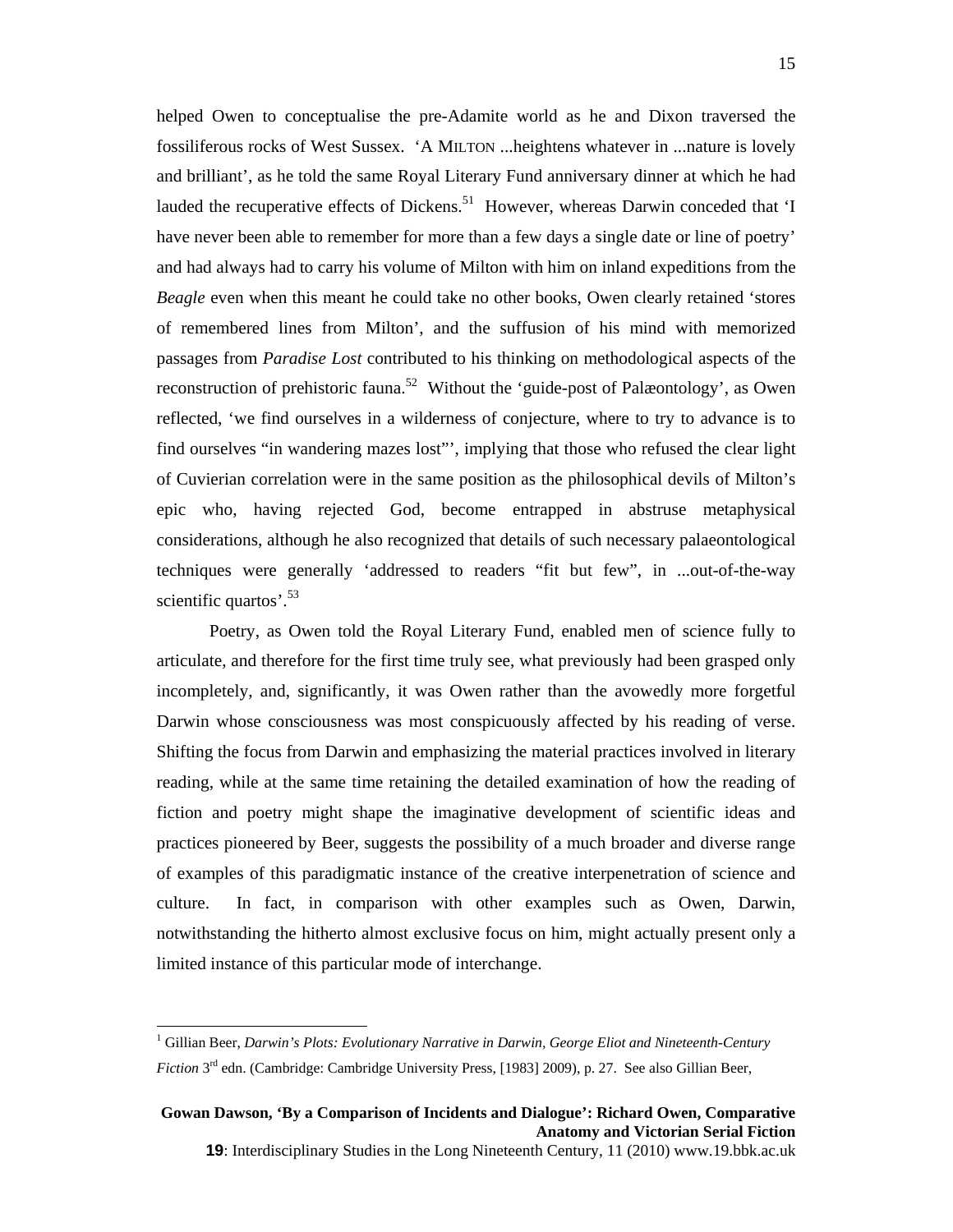'Darwin's Reading and the Fictions of Development', in *The Darwinian Heritage*, ed. by David Kohn (Princeton, NJ: Princeton University Press, 1985), pp. 543–88.

2 David Amigoni, *Colonies, Cults and Evolution: Literature, Science and Culture in Nineteenth-Century Writing* (Cambridge: Cambridge University Press, 2007), p. 89.

3 James A. Secord, *Victorian Sensation: The Extraordinary Publication, Reception, and Secret Authorship of Vestiges of the Natural History of Creation* (Chicago: University of Chicago Press, 2000).

4 Nicolaas Rupke, *Richard Owen: Biology Without Darwin* (Chicago: University of Chicago Press, 2009), p. xi.

5 See Secord, *Victorian Sensation*, pp. 3–6; Jim Endersby, *Imperial Nature: Joseph Hooker and the* 

*Practices of Victorian Science* (Chicago: University of Chicago Press, 2008), pp. 6–7.

<sup>6</sup> 'Sir Richard Owen', *Church Quarterly Review* 40 (1895), 345–71 (pp. 347 and 362).

 $7$  The original of Caroline Owen's diary seems to have been lost; see Jacob W. Gruber and John C.

Thackray, *Richard Owen Commemoration: Three Studies* (London: Natural History Museum, 1992), p. 5.

8 Richard S. Owen, *The Life of Richard Owen*, 2 vols. (London: John Murray, 1894), I, p. 201.

9 Jennifer Hayward, *Consuming Pleasures: Active Audiences and Serial Fictions from Dickens to Soap* 

*Opera* (Lexington: University Press of Kentucky, 1997), p. 35.

10 Owen, *Life*, I, pp. 233–34.

11 Charles Dickens, *Martin Chuzzlewit* (London: Chapman and Hall, 1844), p. 530.

12 Owen, *Life*, I, p. 296.

13 Ibid., I, p. 318.

14 Paul H. Barrett *et al*, eds., *Charles Darwin's Notebooks 1836–1844* (Ithaca: Cornell University Press, 1987), p. 539.

15 Frederick H. Burkhardt *et al*, ed., *The Correspondence of Charles Darwin*, 13 vols. (Cambridge: Cambridge University Press, 1983–), II, pp. 97 and 100–01.

16 See Richard D. Altick, 'Varieties of Reader Response: The Case of *Dombey and Son*', *Yearbook of English Studies* 10 (1980), 70–94 (pp. 83–84).

17 Owen, *Life*, I, p. 318.

18 David Masson, 'Thackeray and Dickens', *North British Review* 15 (1851), 57–89 (p. 57).

19 Owen, *Life*, II, p. 130.

20 William Makepeace Thackeray, 'The Adventures of Philip', *Cornhill Magazine* 3 (1861), 166–89 (p. 188) and 385–408 (pp. 389 and 392).

21 Owen, *Life*, II, p. 97.

22 Thomas Cleghorn, 'Writings of Charles Dickens', *North British Review* 3 (1845), 65–87 (p. 85).

23 C. M., *Letters and Reminiscences of the Rev. John Mitford* (London: Sampson Low, 1891), p. 277.

24 Linda K. Hughes and Michael Lund, *The Victorian Serial* (Charlottesville: University Press of Virginia, 1991), p. 11.

25 See Nicholas Dames, *The Physiology of the Novel: Reading, Neural Science, and the Forms of Victorian Fiction* (Oxford: Oxford University Press, 2007), pp. 73–122.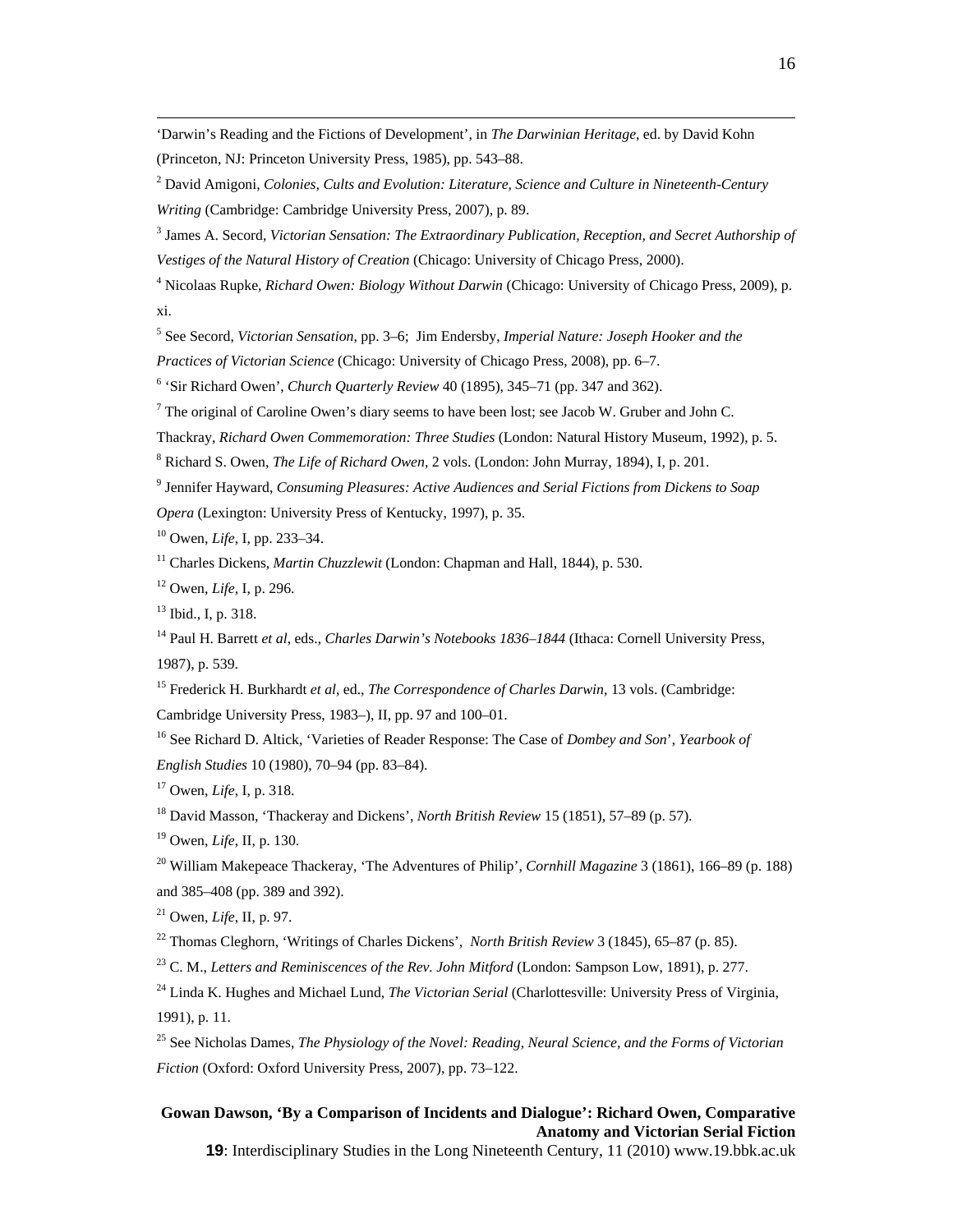26 Charles Dickens, *The Life and Adventures of Nicholas Nickleby*, 2 vols. (London: Chapman and Hall, 1839), II, pp. 477–78.

27 Wolfgang Iser, *The Act of Reading: A Theory of Aesthetic Response* (Baltimore: Johns Hopkins University Press, 1978), p. 191; Hayward, *Consuming Pleasures*, p. 54.

28 Richard Owen, *Palæontology* (Edinburgh: Adam and Charles Black, 1860), p. 297.

29 Richard Owen, *History of British Fossil Mammals, and Birds* (London: John Van Voorst, 1846), p. 220.

30 Richard Owen, *Memoirs on the Extinct Wingless Birds of New Zealand*, 2 vols. (London: John Van

Voorst, 1879), I, p. iii.

31 Owen, *Life*, I, p. 164.

32 Dickens, *Nicholas Nickleby*, I, p. x.

<sup>33</sup> J. Rule to R. Owen, 18 October 1839, Owen Papers 22:444(a), Natural History Museum, London.

34 Owen, *Life*, I, p. 319.

35 'Humourists: Dickens and Thackeray', *English Review* 10 (1848), 257–75 (pp. 271 and 273–74).

36 Owen, *Life*, I, p. 233.

37 Richard Owen, 'Extinct Animals of the Colonies of Great Britain', *Popular Science Review* 3 (1879),

253–73 (p. 268).

38 Richard Owen, 'On the Fossil Mammals of Australia', *Philosophical Transactions of the Royal Society* 160 (1870), 519–78 (p. 520).

39 Owen, *Life*, I, p. 318.

40 Ibid., I, p. 239.

<sup>41</sup> Royal Literary Fund Annual Reports 6 (1844), 21 and 23–24, Royal Literary Fund Archive, Loan 96, British Library.

42 Madeline House, Graham Storey and Kathleen Tillotson, eds., *The Letters of Charles Dickens*, 12 vols.

(Oxford: Clarendon Press, 1965–2002), IV, pp. 119–20; Royal Literary Fund Annual Reports, 21–22.

43 Royal Literary Fund Annual Reports 10 (1859), 27.

44 F. D. Ommanney, *The House in the Park* (London: Longmans, 1944), pp. 12–13.

45 Richard Owen, *Monograph on the Fossil Mammalia of the Mesozoic Formations* (London:

Palæontographical Society, 1871), p. 100.

46 Royal Literary Fund Annual Reports 10 (1859), 27.

47 Hughes and Lund, *Victorian Serial*, p. 4.

48 Owen, *Life*, II, p. 130.

49 Kathleen Tillotson, 'Tennyson's Serial Poem', in Geoffrey and Kathleen Tillotson, *Mid-Victorian Studies*

(London: Athlone Press, 1965), pp. 80–109 (p. 82).

50 Quoted in Gruber and Thackray, *Owen Commemoration*, p. 52.

51 Royal Literary Fund Annual Reports 6 (1844), 22.

52 Francis Darwin, ed., *The Life and Letters of Charles Darwin*, 3 vols. (London: John Murray, 1887), I, p. 103.

### **Gowan Dawson, 'By a Comparison of Incidents and Dialogue': Richard Owen, Comparative Anatomy and Victorian Serial Fiction**